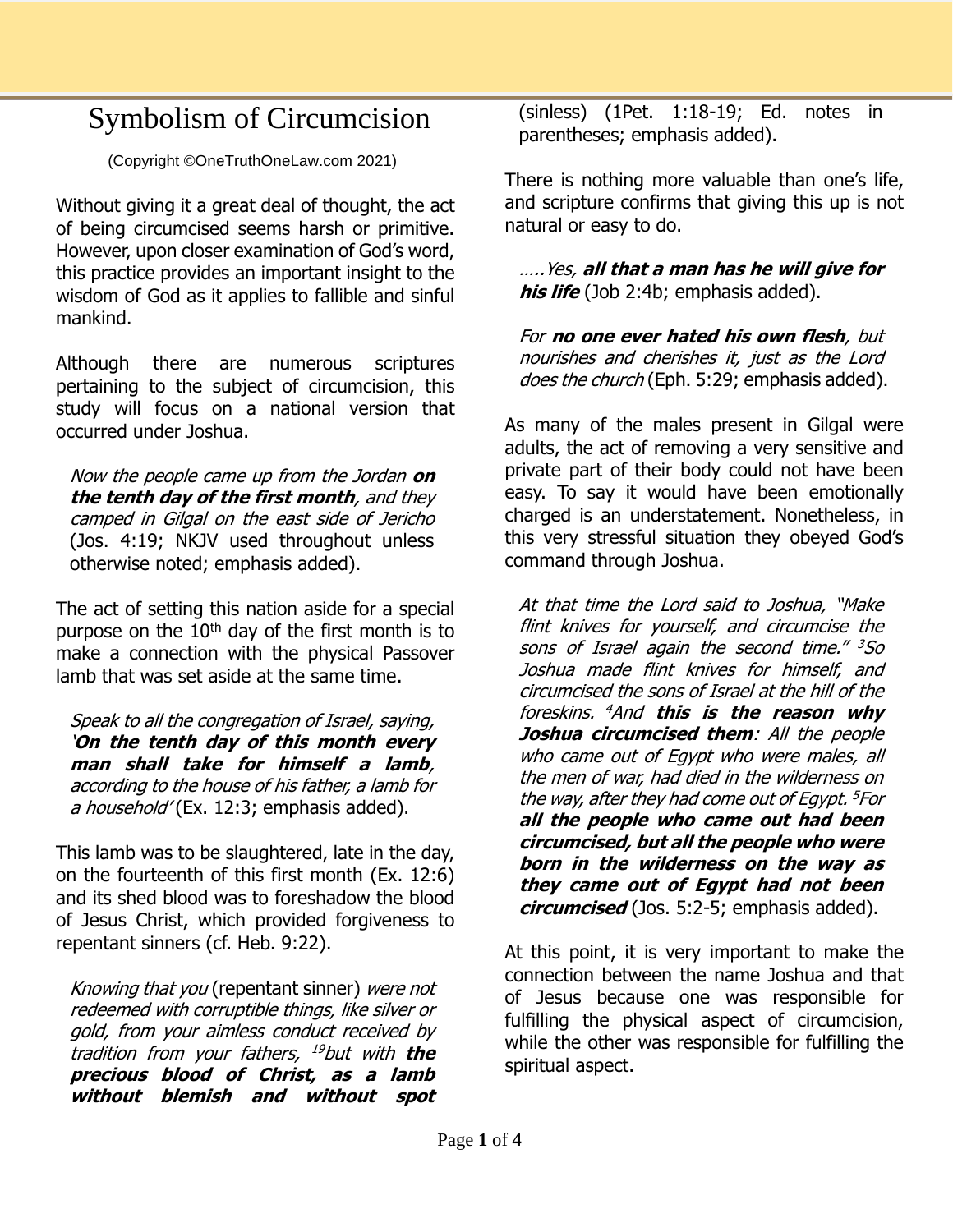**Meaning of Joshua**: the name was a common alternative form of the Hebrew name yesua, which corresponds to the Greek spelling lesous, from which, through the Latin iesus, comes the English spelling Jesus. The name Jesus means "God is salvation", which fits Christ's action as he fulfilled the will of his heavenly Father (cf. Mt. 26:38, 42, 44).

Let it be known to you all, and to all the people of Israel, that by the name of Jesus Christ of Nazareth, whom you crucified, whom God (the Father) raised from the dead, by him this man stands here before you whole (Ac. 4:10; Ed. note in parenthesis).

**Nor is there salvation in any other, for there is no other name under heaven given among men by which we must be saved** (Ac. 4:12; emphasis added).

So while Joshua was responsible for the physical act of circumcising the adult males in ancient Israel, Jesus Christ was responsible for offering himself as an atonement, or "covering" for sin, that would make "circumcision of the heart" possible for every repentant sinner. This will be examined in more detail shortly.

The pain and discomfort of being circumcised, which was a prerequisite to participation in the first covenant, cannot be compared to the pain and anguish that Jesus Christ experienced when he was tortured and killed as the prerequisite to the second covenant. So one of the reasons for circumcision was to foreshadow Christ's suffering, even though the pain of circumcision cannot be compared to what Christ experienced the day of his crucifixion.

For **Christ also suffered once for sins**, the just for the unjust, **that he might bring us to God**, being put to death in the flesh but made alive by the Spirit (of Almighty God)

(1Pet. 3:18; cf. Rom. 8:11; Ed. note in parenthesis; emphasis added; emphasis added).

The act of removing and discarding a very sensitive and personal part of one's body, in order to have a close relationship with Almighty God during the first covenant, foreshadowed Christ's entire body being removed and discarded through his death, which provided "the way" to a second covenant with Almighty God.

Jesus said to him (Thomas), "**I am the way**, the truth, and the life (everlasting). **No one comes to the Father except through me** (Christ's sacrifice) (Jn. 14:6; Ed. notes in parentheses).

This second covenant is based on better promises; the primary being everlasting life following a sincere and willing repentance of sin (cf. Heb. 8:6). The act of repentance is referred to figuratively as "circumcision of the heart", and this teaching was known during the first covenant period.

Therefore **circumcise the foreskin of your heart**, and be stiff-necked (stubbornly rebellious) no longer (Dt. 10:16; cf. 30:6; Jer. 4:4; Ed. note in parenthesis; emphasis added).

This first covenant instruction was reiterated in the writings of the second covenant.

...he is a Jew who is one inwardly, and **circumcision is that of the heart, in the Spirit** (willingness to obey God's word; cf. Mt. 4:4), and not in the letter (self-justification through animal sacrifices/ordinances); whose praise is not from men but from God (cf. Mt. 23:5) (Rom. 2:29b; Ed. notes in parentheses; emphasis added).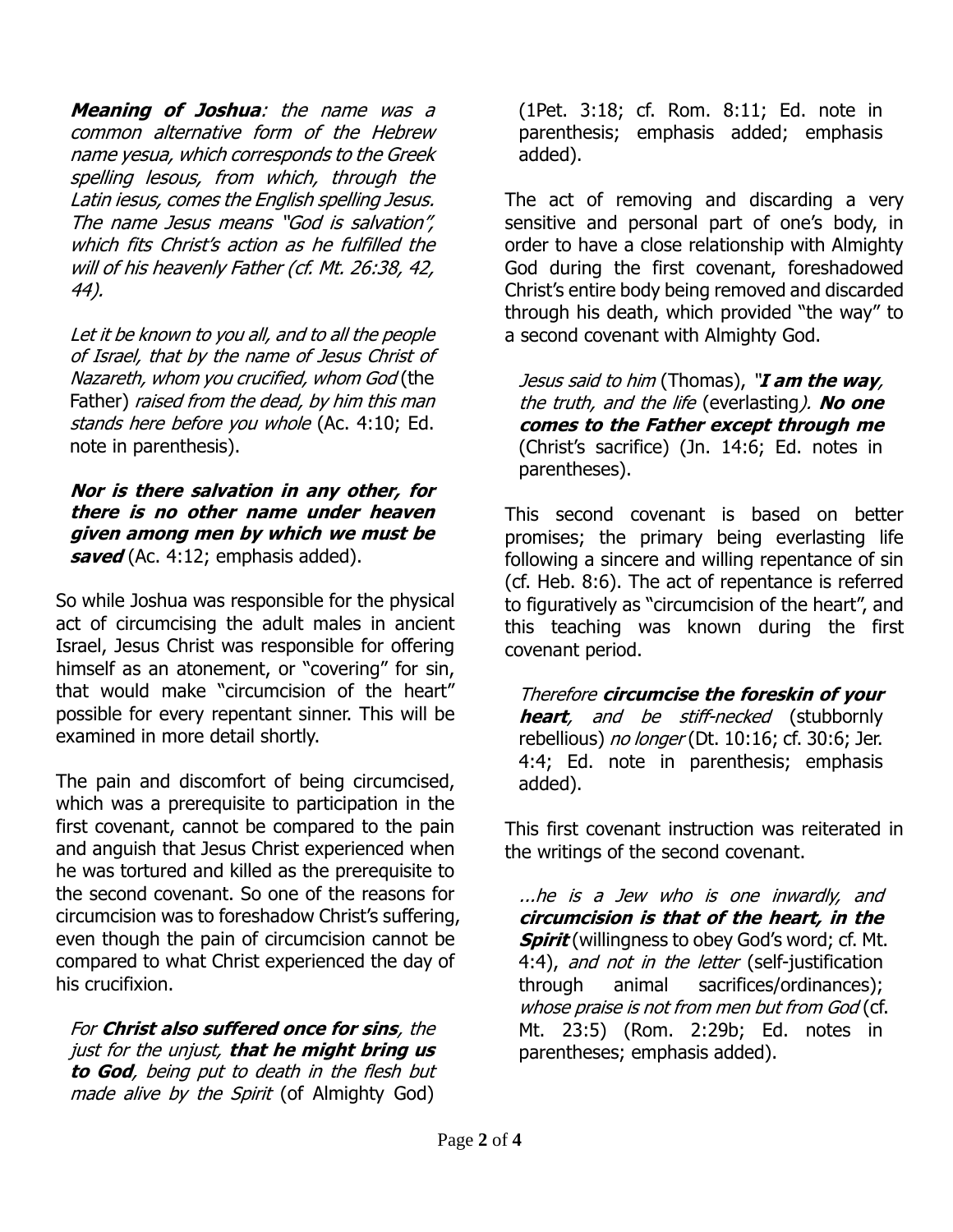Going back to the national circumcision under Joshua, the adult males rested and were healed between the  $10<sup>th</sup>$  and  $14<sup>th</sup>$  day of the first month of that year. Then they sacrificed the Passover lamb, which foreshadowed the death of the Lamb of Almighty God, Jesus Christ (Jn. 1:29; 36).

So the children of Israel camped in Gilgal, and kept the Passover on the fourteenth day of the month at twilight on the plains of Jericho (Jos. 5:10).

Central to their instruction during this Passover was "the Lord" using this experience as a teaching tool.

Then the Lord said to Joshua, "This day I have rolled away (SHD 1556; removed, transferred from one to another) the reproach of Egypt from you." Therefore the name of the place is called Gilgal (rolling) to this day (Jos. 5:9; Ed. notes in parentheses).

Specifically, the discarded foreskins represented the stubbornness central to the sins of Egypt, and as these sins were so close and personal to Israel, it required God's intervention for them to be removed and discarded. The ultimate fulfillment of this activity came when Christ willingly gave up his entire body on a wooden stake in order for every repentant sinner to have his/her sins removed and discarded.

As far as the east is from the west, so far has He removed our transgressions from us (Ps. 103:12).

But You have lovingly delivered my soul (living being) from the pit of corruption (everlasting death), for **You have cast all my sins behind Your back** (Isa. 38:17b; Ed. notes in parentheses; emphasis added).

I, even I, am He who blots out your transgressions for My own sake; and **I will not remember your sins** (Isa. 43:25; emphasis added).

But now, once at the end of the ages, **he** (Christ) **has appeared to put away sin by the sacrifice of himself** (Heb. 9:26b; Ed. note in parenthesis; emphasis added).

So **Christ was offered once to bear the sins of many**… (Heb. 9:28a; emphasis added).

After observing the Passover under Joshua, the nation of Israel was allowed to start eating the new produce of the land that was promised to their forefathers.

And they ate of the produce of the land on the day after the Passover, unleavened bread and parched grain (roasted), on the very same day.  $12$ Now the manna ceased on the day after they had eaten the produce of the land; and the children of Israel no longer had manna, but they ate the food of the land of Canaan that year (Jos. 5:11-12; Ed. note in parenthesis).

Therefore, having their sins discarded/forgiven, they could now start a new life in a new land that was blessed with abundance.

And it shall be, when the Lord your God brings you into the land which He swore to your fathers, to Abraham, Isaac, and Jacob, to give you large and beautiful cities which you did not build, <sup>11</sup>houses full of all good things, which you did not fill, hewn-out wells which you did not dig, vineyards and olive trees which you did not plant; when you have eaten and are full – 12 then beware, lest you forget the Lord who brought you out of the land of Egypt, from the house of bondage (Dt. 6:10-12).

In like manner, when God Almighty and his son Jesus Christ have done everything for us, all we